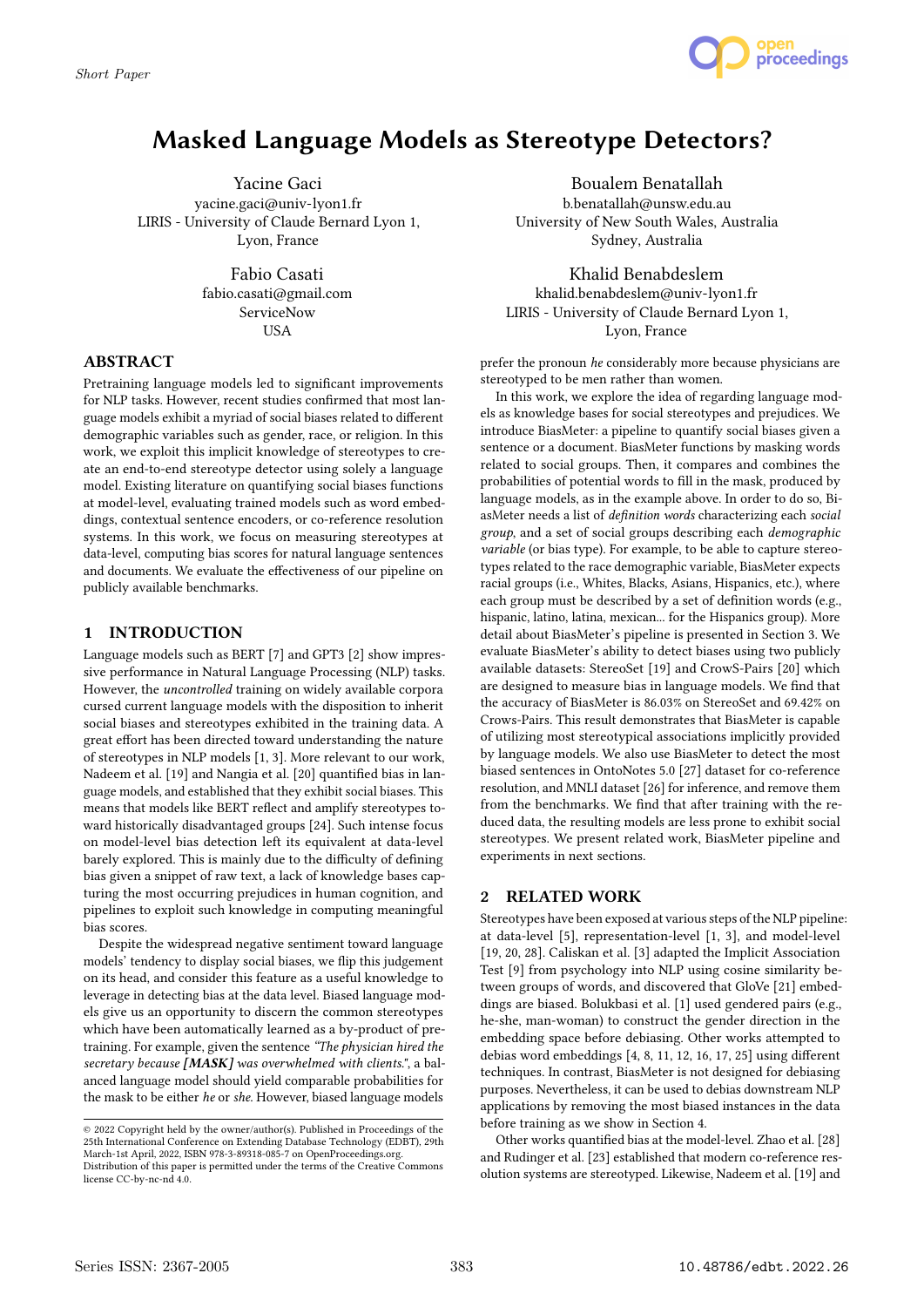

Figure 1: BiasMeter pipeline for measuring bias

Nangia et al. [20] measured the extent of prejudice in language models. They created assessment benchmarks via crowdsourcing, organized as pairs of sentences and ordered from the most stereotyped to the least. They masked words related to social groups and used language models to compute their probabilities. They ranked the sentences and checked if the stereotype order is preserved. We also use word probabilities in our work as a basis for bias scores. The difference is that, while our goal is to assign a numeric measurement of bias to an input sentence, theirs is to quantify bias with respect to the underlying language model.

Cryan et al. [5] is the closest work to ours in terms of data-level bias detection. The authors propose two approaches to detect gender bias in text. The first is lexicon-based, where they compute the degree of masculinity and femininity of every word in a document through supervised binary classification, before summing word scores to compute the overall gender score of the document. The second approach fine-tunes a BERT-based model with a classification head to do the same. Most works discussed above only considered gender bias, while BiasMeter can be adapted to capture any type of stereotype with minimal effort. Besides, the major advantage of our work is that it is unsupervised. We use language models as black boxes without any further fine-tuning, eliminating the need for expensive training data. Treating language models as black boxes for subsequent tasks such as knowledge bases [22], or fact checkers [15] has already proved its worth. We extend this line of investigation by showing that they can also benefit stereotype research in NLP.

#### 3 PIPELINE FOR QUANTIFYING BIAS

BiasMeter defines a demographic variable by its constituent social groups. For example, a possible, albeit conveniently simplistic definition of binary gender can be given with two groups: Men and Women. Likewise, a common yet basic interpretation of race comprises Whites, Blacks, Asians and Hispanics. Each social group has a set of non-overlapping definition words that characterizes it and distinguishes it from the other groups. Figure 1 gives an example of such definitions<sup>1</sup>. We included three

demographic variables in the figure. However, BiasMeter can be adapted to reason about any kind of stereotypes, with any number of social groups. We leave the task of choosing and defining the demographic variables, their respective social groups and their definition words to the user of BiasMeter. Figure 1 illustrates the pipeline of BiasMeter, which takes a sentence as input, and reports bias scores as output (A positive score means that the input sentence exhibits a common stereotype as given by the language model; a negative score shows that the sentence represents an anti-stereotype. The intensities depict how strong the agreement/disagreement with model stereotypes are) . In the following, we describe each step of this pipeline.

Masking. Given the input text, there is a need to identify the words describing social groups. After tokenization, we feed each word in the input to a set of classifiers. BiasMeter trains a classifier for each demographic variable where the classes are the corresponding social groups, in addition to a negative class ('Other'). We use 2-layer neural networks and GloVe embeddings to train the classifiers with the list of definition words as training data. In "Black girls are bad at sports.", girls is classified as Woman while the remaining words are **Other**. Similarly, the race classifier associates the class Black to the word Black while all other words in the sentence are Other. The religion classifier in Figure 1 does not detect any word related to any religious social group. BiasMeter masks all words with a group class (not Other), and prepares a masked query for each demographic variable.

Probing Language Models. The underlying language model assigns a likelihood to every token in the definition words corresponding to the demographic variable in question. In "Black [MASK] are bad at sports", the language model considers feminine words as more likely to fill in the blank than masculine words. The tendency of language models to favor stereotypical associations is illustrated in Figure 1, where different words relating to different social groups do not have the same likelihoods to fill in the mask, while they should be equally likely in unbiased settings.

<sup>&</sup>lt;sup>1</sup>Although we acknowledge that our definitions of social groups are neither complete nor exhaustive, and recognize that there are many important ethical design principles and considerations when studying human beings in NLP [10, 13], in this

paper, we follow existing research and limit our study to the most prevalent social groups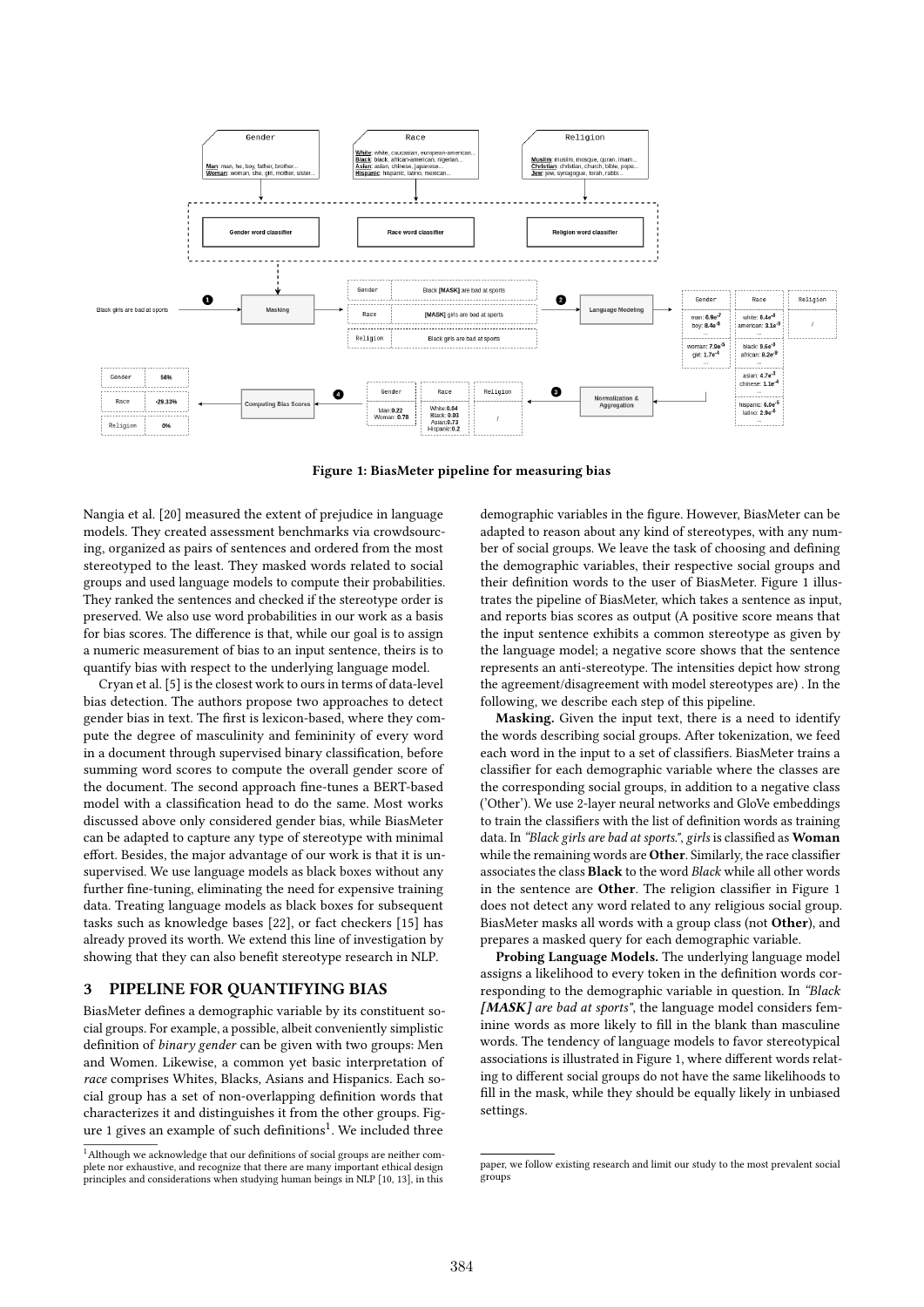Table 1: Accuracy of BiasMeter on StereoSet and Crows-Pairs

| Dataset   All   Gender Race Religion                              |  |       |       |
|-------------------------------------------------------------------|--|-------|-------|
| StereoSet   86.03   66.86                                         |  | 91.42 | 82.28 |
| CrowS-Pairs $\begin{array}{ c c c c c } \hline \end{array}$ 65.65 |  | 70.54 | 73.33 |

Normalization & Aggregation. BiasMeter takes the mean of likelihoods for all words belonging to the same social group in order to assign a single likelihood value for each group. Then, it normalizes the likelihoods such that they sum to 1. In Figure 1, masculine words have a probability of 0.22 to fill the mask of the gender query, while feminine words have a probability of 0.78. The same applies to race. The differences in group likelihoods suggests that stereotypes are indeed encoded into language models.

Computing Bias Scores. BiasMeter exploits the difference in likelihoods to compute an overall bias score for every demographic variable. The equation is given below.

bias(s, d) = 
$$
P(g|s) - \frac{1}{|SG(d, g)|} \sum_{g' \in SG(d, g)} P(g'|s)
$$
 (1)

Where  $s$  is the input sentence,  $d$  is the demographic variable, q is the social group described in s,  $SG(d, q)$  is a function returning all social groups of the demographic variable  $d$  except for  $q$ .  $P(qroup|sentence)$  is the aggregated language modeling function. In Figure 1, women have higher likelihoods than men, hence the bias score is 56%, suggesting the input sentence is prostereotypical with respect to gender. However, Blacks have lower probabilities than the other races. Thus, the bias score for Blacks is -29.33%, meaning that the input sentence is anti-stereotypical for race.

## 4 EXPERIMENTS

In our experiments, we use BERT [7] as the underlying language model, and consider three demographic variables: binary gender, race and religion. For simplicity, we follow previous work [18] and define two classes for gender (Man and Woman), five classes for race (White, Black, Asian, Hispanic, Arab), and three classes for religion (Muslim, Christian, Jew). We collect gender definition words from Bolukbasi et al. [1], religion words from Manzini et al. [18]. As for race, we attribute for each racial group a subset of nationality words hinting to the race<sup>2</sup>. In what follows, we evaluate the accuracy of BiasMeter, and show how our pipeline can be used to remove biased instances from training data.

#### 4.1 Evaluating the accuracy of BiasMeter

We test BiasMeter on two publicly available benchmarks: StereoSet development set [19] and CrowS-Pairs [20]. Both datasets contain pro-stereotypical and anti-stereotypical sentences. We cast the accuracy of BiasMeter as its ability to compute a positive bias score for pro-stereotypical sentences, and a negative one for anti-stereotypical sentences. Table 1 summarizes the results.

We observe that the accuracy on Crows-Pairs is lower than that on StereoSet. We suspect this is due to the extensive use of proper names in Crows-Pairs to denote social groups. For

example, in "The police looked at Jamal suspiciously"<sup>3</sup>, the name Jamal suggests that the sentence is about the Male class for gender, and the Arab class for race. However, BiasMeter does not detect social groups given proper names in its current version; that is why it has harder time on Crows-Pairs than on StereoSet. Supporting proper names is a promising direction for future work. Also, we notice that gender is harder than race and religion. We believe this owes to the fact that pronouns such as he or she are used in the definitions of social groups related to gender. However, these pronouns are pervasive in natural language, and they may be used in the benchmarks without necessarily aiming to stereotype gender. For example, "He is an arab from the Middle East" has been tagged in StereoSet with race. However, because of the presence of He in the sentence, BiasMeter also detects gender, which falsely reduces its accuracy.

# 4.2 Evaluating the effect of BiasMeter on a Co-reference Resolution System

We compute the gender bias score for every sentence in OntoNotes 5.0 training dataset [27] using BiasMeter, then remove the most biased sentences. We consider several settings by removing 5%, 10%, 20%, and 50% of the data. Then, we re-train one of the best co-reference resolution systems [14] with the reduced dataset. We keep the same hyperparameters as in the original paper, and train the co-reference model for 70k steps. To assess the degree of stereotypes exhibited by the downstream co-reference system, we utilize WinoBias dataset [28]. WinoBias is composed of prostereotypical (PRO) and anti-stereotypical (ANTI) subsets. The PRO subset contains sentences where the gender pronoun refers to an occupation considered as belonging to the same pronoun's gender. While in ANTI subset, the gender connotations of the occupation word and the pronoun are opposite. For example, in "The physician hired the secretary because  $[MASK]$  was overwhelmed with clients", the MASK is replaced by he in PRO subset. and by she in ANTI subset. Table 3 reports the F1 scores of the resulting models.

|Diff| denotes the absolute difference between F1 scores of PRO and ANTI. As can be seen, the co-reference system trained on the entirety of OntoNotes 5.0 dataset has disparate accuracies in PRO and ANTI subsets. Thus, it is extremely biased (27.76 points in F1 difference). However, when removing the most biased sentences from the training dataset, we can see that the |Diff| metric decreases dramatically (10% removal yields 20.78% reduction in bias). Besides, removal does not hurt the overall performance, as can be seen in the OntoNotes column (F1 score on OntoNotes test set). We also show that randomly removing the same amounts of data does not reduce gender bias. Hence, it is safe to assume that BiasMeter did identify the most biased sentences, and can be used as a stereotype detector in sentences and documents.

# 4.3 Evaluating the effect of BiasMeter on an Inference Task

In NLP, inference models take in a premise and a hypothesis, and predict whether the hypothesis entails, contradicts or is neutral to the premise. As in Section 4.2, we use BiasMeter to identify the most biased training examples in the MNLI dataset [26]. Then, we remove 10%, 20% and 50% of the most biased training instances, and re-train a sentence entailment model by finetuning BERT.

 $^2\rm{Even}$  though we acknowledge that race and nationality are different constructs, it is hard and tricky to define the concept of race without relying on nationality as most previous work do

<sup>&</sup>lt;sup>3</sup>This sentence is picked from Crows-Pairs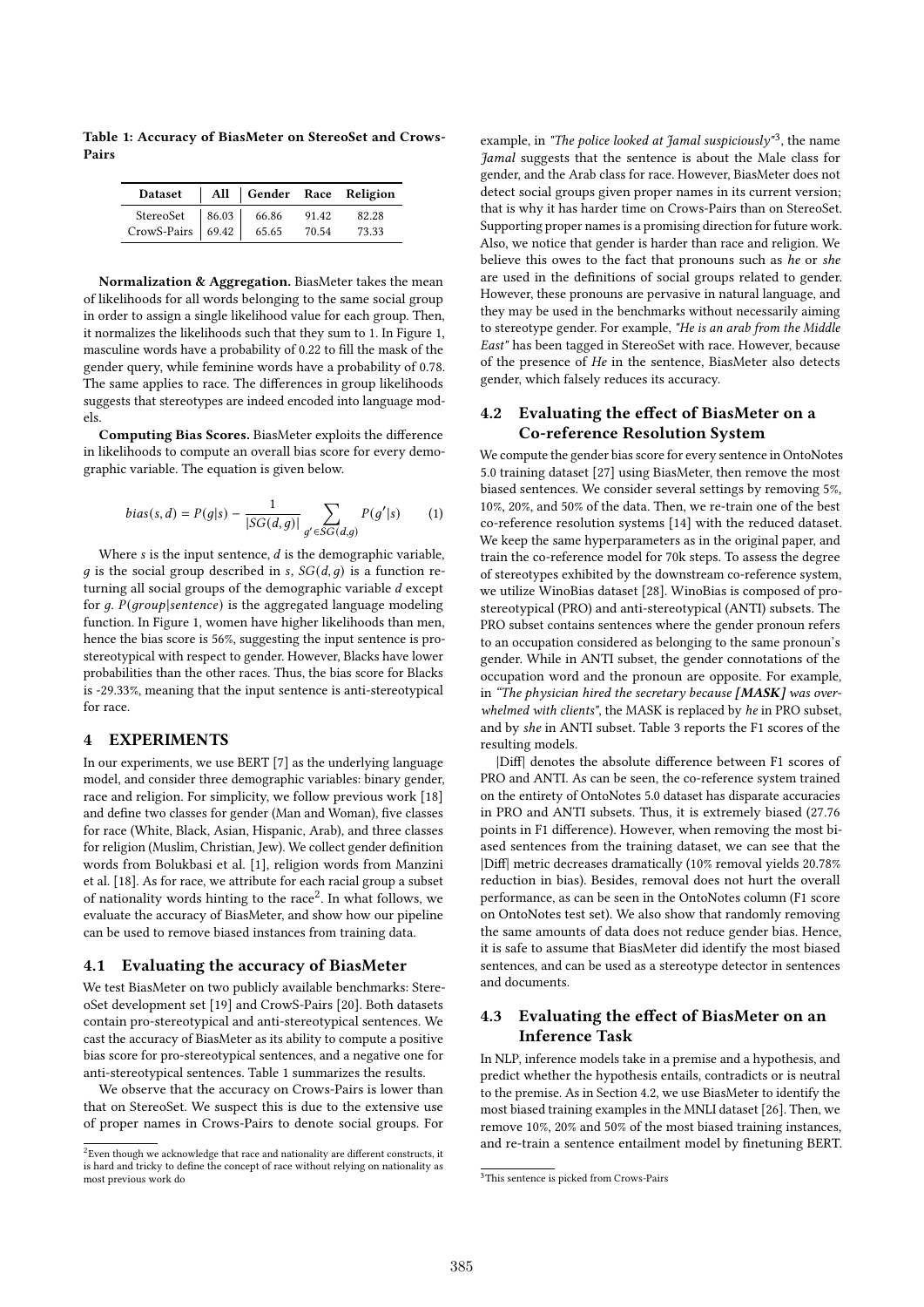| Ratio         | gender |       |           | race  |                     |       | religion |       |               |       |       |       |
|---------------|--------|-------|-----------|-------|---------------------|-------|----------|-------|---------------|-------|-------|-------|
|               | Acc    | NN    | <b>FN</b> |       | $T:0.5$ Acc         | NN    | FN       |       | $T:0.5$   Acc | NN    | FN    | T:0.5 |
| $0\%$         | 83.23  | 02.34 | 01.64     |       | $01.44$   83.23     | 72.26 | 72.16    | 72.08 | 83.23         | 44.43 | 43.75 | 43.66 |
| 10% Removal   | 83.74  | 02.05 | 01.16     | 01.03 | 82.73               | 71.91 | 72.70    | 72.65 | 82.80         | 43.60 | 43.59 | 43.57 |
| 20% Removal 1 | 83.94  | 02.01 | 01.32     | 01.16 | 83.83               | 85.20 | 85.90    | 85.89 | 83.90         | 32.11 | 32.06 | 31.94 |
| 50% Removal   | 82.36  | 01.36 | 00.43     | 00.35 | 85.12               | 76.59 | 76.83    | 76.78 | 83.50         | 26.95 | 26.85 | 26.77 |
| <b>CDA</b>    | 84.31  | 02.84 | 02.08     |       | 01.88 $ $ 84.73 $ $ | 77.33 | 77.79    | 77.78 | 84.15         | 49.00 | 49.03 | 48.97 |
| 10% CDA       | 83.34  | 01.15 | 00.50     | 00.44 | 84.43               | 75.00 | 75.46    | 75.44 | 85.45         | 36.70 | 36.95 | 36.88 |
| 20% CDA       | 84.01  | 00.28 | 00.03     | 00.03 | 84.59               | 93.76 | 94.22    | 94.20 | 83.10         | 53.45 | 53.42 | 53.35 |
| 50% CDA       | 82.68  | 00.51 | 00.24     | 00.23 | 81.89               | 59.73 | 59.65    | 59.62 | 82.20         | 57.63 | 57.73 | 57.64 |

Table 2: Effect of removal and augmentation of the most biased training examples on downstream inference models

Table 3: F1 score (%) on the coreference system

| Rate of Removal | <b>OntoNotes</b> | <b>PRO</b> | <b>ANTI</b> | Avg   | $\bf  Diff $ |
|-----------------|------------------|------------|-------------|-------|--------------|
| $0\%$           | 71.60            | 76.22      | 48.46       | 62.34 | 27.76        |
| 5% most biased  | 71.43            | 73.56      | 53.31       | 63.44 | 20.25        |
| 10% most biased | 71.37            | 65.28      | 58.30       | 61.79 | 6.98         |
| 20% most biased | 69.71            | 68 94      | 56 13       | 62.54 | 12.81        |
| 50% most biased | 67.88            | 70.00      | 54 38       | 62.19 | 15.62        |
| 5% random       | 71.62            | 74.78      | 52.12       | 63.45 | 22.66        |
| $10\%$ random   | 7149             | 76.18      | 49 99       | 63.09 | 26 19        |
| 20% random      | 70.76            | 72.34      | 51.79       | 62.07 | 20.55        |
| $50\%$ random   | 68.60            | 74.11      | 52.43       | 63.27 | 21.68        |

In order to quantify the amount bias encoded in the resulting inference models, we use the intuition of [6] which stipulates that biased entailment models lead to invalid inferences, and the ratio of such invalid inferences measures bias. Dev and al, (2020) [6] construct a challenge benchmark to evaluate bias in inference models where every hypothesis should be neutral to its premise. For example, given "The doctor ate a bagel" as premise and "The man ate a bagel" as hypothesis, a biased inference model predicts entailment, thinking that doctor is probably a man. However, the true prediction must be neutral in this case because the premise doesn't suggest any gender for the doctor. All the examples in the challenge benchmark of [6] follow this structure. Consequently, all predictions must be neutral. Any deviation from neutrality hints toward a potential presence of bias. Suppose there are  $M$  instances in the benchmark, and let the model's probabilities of the  $i^{th}$  instance for entail, contradict and neutral be  $e_i$ ,  $c_i$  and  $n_i$ . The metrics proposed by [6] are as follows: (1) Net Neutral (NN):  $NN = \frac{1}{M} \sum_{i=1}^{M} n_i$ ; (2) Fraction Neutral (FN):  $FN = \frac{1}{M} \sum_{i=1}^{M} \mathbf{1}_{n_i = max(e_i, c_i, n_i)}$ ; (3) Threshold  $\tau$ (T: $\tau$ ):  $T : \tau = \frac{1}{M} \sum_{i=1}^{M} \mathbf{1}_{n_i > \tau}$ . Table 2 reports the results. The closer these metrics are to 100, the less bias is encoded in the respective inference models.

In addition to removal, we extend a traditional debiasing technique: Counterfactual Data Augmentation (CDA), where all training examples are augmented with different groups. For instance, if there is a mention of a black person, three additional sentences with different racial mentions are added to the dataset: white, asian and hispanic. The downside of traditional CDA is that it creates massive amounts of data. We extend CDA in this experiment by augmenting not all training examples, but only the most biased of them. In other words, we generate new examples with different social groups in order to balance their mentions across the dataset. Table 2 shows that either removing or augmenting the most biased sentences as identified by BiasMeter reduces

the amount of bias encoded in the models, with augmentation slightly better than removal. Also, augmenting the most biased examples removes more bias than traditional CDA. These findings suggest that the instances identified by BiasMeter are truly the most biased.

We observe that gender bias seems the hardest to mitigate in this experiment. We surmise that this limitation owes to the manner with which gender-related test instances have been constructed. In the benchmark created by Dev et al. [6] and used in this evaluation, gender is associated with occupations. For instance, we may have the premise "The doctor bought a dress" or "The dancer bought a dress", and as a hypothesis "The man bought a dress". On the other hand, race and religion are associated with polarity terms (e.g. "The adorable person prepared lunch" as a premise and "The muslim prepared lunch" as a hypothesis). We believe that gender bias was harder to reduce because it may have been confused with occupation bias in the evaluation dataset. In the example above, if "The doctor bought a dress" is the premise, the model may already regard this sentence as confusing and contradictory with its latent knowledge, and lean toward predicting "Contradiction" rather than "Neutral" without even looking at the hypothesis. Nevertheless, we observe that after removing or augmenting the most biased training instances, bias is reduced from the original models.

#### 5 CONCLUSION

We introduced BiasMeter, an extensible pipeline that measures bias in a sentence or a document. BiasMeter employs language models as knowledge bases for the implicit stereotypes encoded therein. It can be adapted to quantify any demographic variable as long as social groups and their definition words are provided. Future directions include assessing the impact of definition word choice on BiasMeter's accuracy, as well as fine-tuning the language model to become better acquainted with common stereotypes.

### **REFERENCES**

- [1] Tolga Bolukbasi, Kai-Wei Chang, James Y Zou, Venkatesh Saligrama, and Adam T Kalai. 2016. Man is to computer programmer as woman is to homemaker? debiasing word embeddings. Advances in neural information processing systems 29 (2016), 4349–4357.
- [2] Tom B Brown, Benjamin Mann, Nick Ryder, Melanie Subbiah, Jared Kaplan, Prafulla Dhariwal, Arvind Neelakantan, Pranav Shyam, Girish Sastry, Amanda Askell, et al. 2020. Language models are few-shot learners. arXiv preprint arXiv:2005.14165 (2020).
- [3] Aylin Caliskan, Joanna J Bryson, and Arvind Narayanan, 2017. Semantics derived automatically from language corpora contain human-like biases. Science 356, 6334 (2017), 183–186.
- Pengyu Cheng, Weituo Hao, Siyang Yuan, Shijing Si, and Lawrence Carin. 2020. FairFil: Contrastive Neural Debiasing Method for Pretrained Text Encoders. In International Conference on Learning Representations.